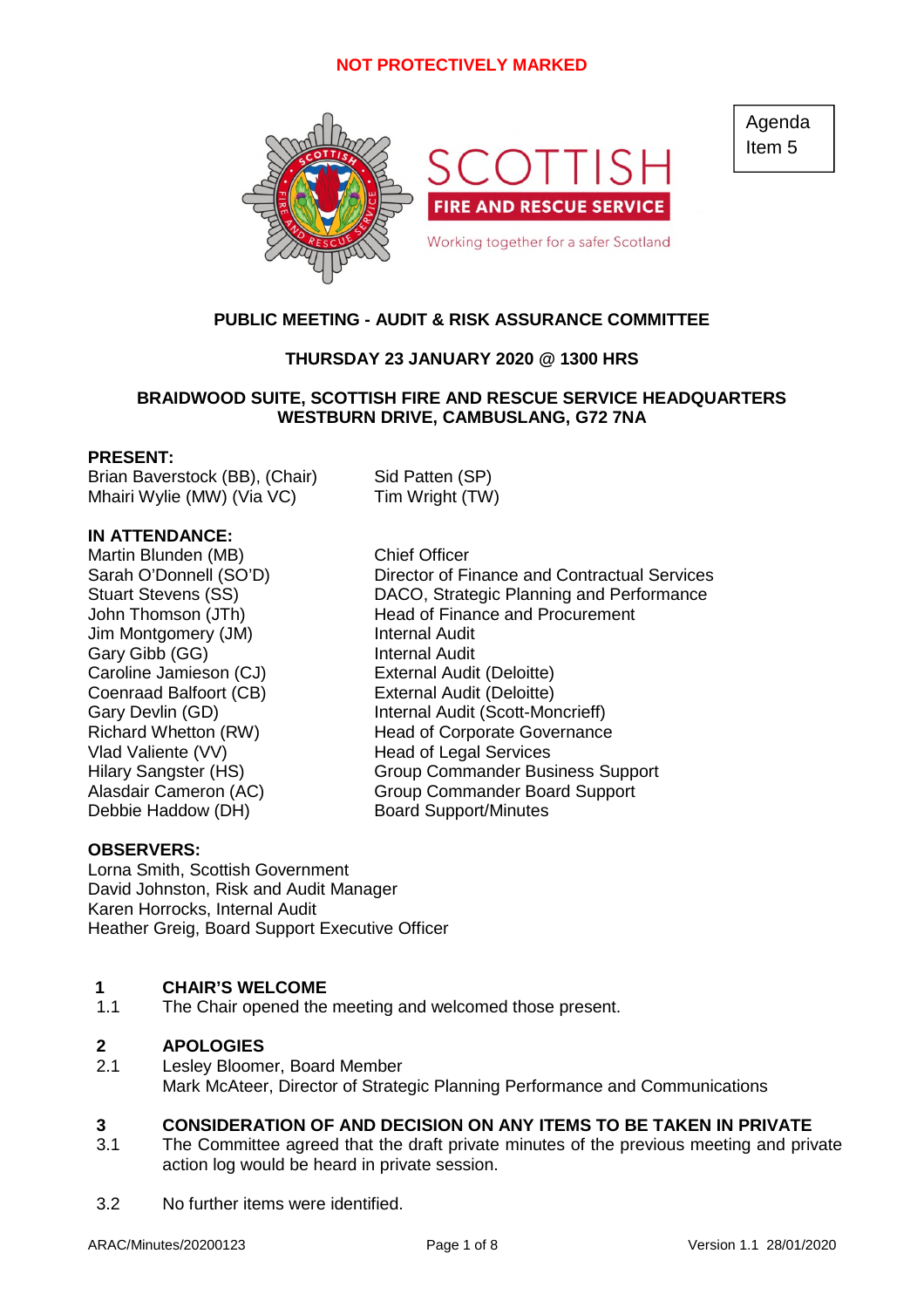#### **4 DECLARATION OF INTERESTS**

4.1 None.

## **5 MINUTES OF LAST PUBLIC MEETING: 10 OCTOBER 2019**

5.1 In relation to paragraph 8.7, GG suggested that the statement "*ICT Security Audit would be broadened to include cyber security"* was incorrect and recalls that the discussions related to cyber essential accreditation. SO'D agreed to review and amend as appropriate.

The minutes were approved as an accurate record.

# **Matters Arising**

- 5.3 There were no matters arising.
- 5.3.1

5.2

5.4 **Subject to these above amendments, the minutes of the public meeting held on 10 October 2019 were approved as a true record of the meeting.**

#### **6 ACTION LOG**

- 6.1 The Committee considered the action log:
- 6.1.1 **Item 8.1.4 – External Audit – Planning Reporting for Year Ending 31 March 2018 (27/03/2019)** – CJ provided an amendment the closing statement to accurately reference the 2019/20 accounts and not the 2020/21. She noted that further discussion would be held with SO'D/JT to identify options going forward.
- 6.2 **The Committee noted the updated Action Log and approved the removal of completed actions.**

#### **7 INTERNAL AUDIT**

#### 7.1 **SFRS Internal Audit Progress Report 2019/20**

JM informed the Committee that the 2019/20 plan was underway and on track for completion by 25 March 2020 despite the loss of in-house capacity. He noted the mitigating actions taken which included the appointment of Ernst & Young and the reliance being placed on the Gateway Review. He further noted the replacement of the Health, Safety and Wellbeing review with the Fraud Risk Arrangements review which will be undertaken by Ernst & Young.

- 7.2 Annex 1 of the report detailed the scope of the intended Internal Audit planned review, their involvement in the planning process for the Gateway Review and the fact that the Gateway Review was not a standalone assurance. JM advised that they were able to place reliance on Gateway Review due to carrying out previous reviews of the Scottish Government's Gateway Review process.
- 7.3 The Committee queried whether the Service still had the ability to use internal audit as a management tool with the loss of in-house resources. SO'D asked the Committee to regard the audit programme in the context of the transitional position the Service is in. The new arrangement will provide the appropriate coverage that the Service wants and will be a management tool.
- 7.4 The Committee commented on the generic scope of the Gateway Review and asked whether this would provide the same level of assurance as the intended internal audit. JM stated that there was a planning meeting scheduled on 6 February 2020 and there would be an opportunity for generic questions to be tailored to cover the scope of Internal Audit review. The Committee asked whether JM could guarantee that the terms of reference for the Gateway Review would be extended to cover all aspects of the previously planned internal audit. JM could not provide this guarantee. JM noted that the Gateway review process was a trademarked and accredited process and all reviewers had to undertake robust training.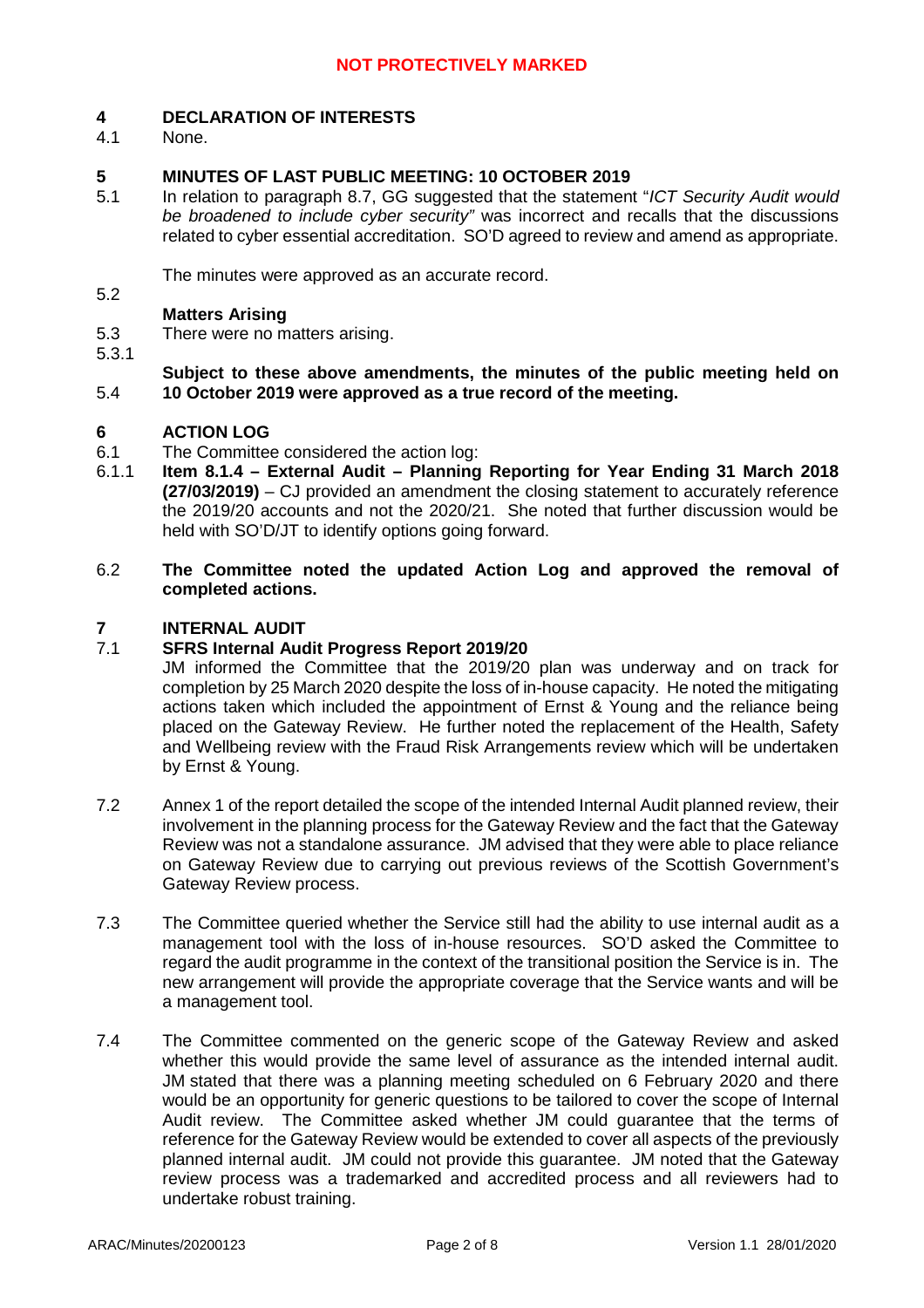7.5 Following the Gateway Review planning meeting on 6 February 2020, JM will provide an update in order to give assurance that this review covers all areas that would have been covered by Internal Audit and that the Gateway Review report would detail specific cross reference to Internal Audit elements ie the results of internal controls testing and provide assurances around the monitoring of costs, benefits and budget monitoring.

# **ACTION: JM/GG**

- 7.6 In relation to Recommendation 2 Corporate Governance – External Engagement, the Committee asked for an update on the progress of the Complaints, Comments and Compliments Policy and Procedures. SO'D informed the Committee that Marysia Waters was progressing this review and it was on track for completion by 31 March 2020.
- 7.7. In relation to Water Planning Arrangements, SO'D stated that Response & Resilience were continuing to proactively engage with Scottish Water. It was noted that the Service Delivery Committee recently spotlighted the risk associated with water supply and were given reasonable assurance that progress was being made with Scottish Water.

#### 7.8 **The Committee noted the progress report.**

#### 7.9 **a) Payroll**

- 7.9.1 GG informed the Committee that the Payroll audit provided a reasonable assurance level with 5 recommendations. The following was highlighted:
	- Effective implementation of terms and conditions for the Additional Responsibilities Allowance (ARA) and Continuing Professional Development (CPD) allowances for whole-time firefighters.
	- Effective governance, monitoring and report of payroll, although this was a resource intense process.
	- Key opportunities for development included consistent completion of station logbooks, update and reconciliation exercise of Gartan/iTrent systems, timely submission of resignation documentation, update to Travel and Subsistence policy (Passenger information).
	- Recognition of early implementation of recommendation to demonstrate review and improvement.
- 7.9.2 JT reminded the Committee that legacy systems still exist as RDS has not yet been harmonised but highlighted some improvements to processes already put in place. The situation had improved for Wholetime personnel due to harmonising.
- 7.9.3 SO'D stated that there was recognition of further work required in systems development and as such 2 specific groups, Finance and Asset Systems and HR, Payroll, Training & Rostering Systems, had been convened. Both groups were now at a stage that they require further resources to take their work forward.
- 7.9.4 In relation to Recommendation 1, the Committee asked what the scale of the errors and percentage of payments were affected. GG stated that the initial sample testing, the error at source level was 48%. An issue with segregation of duties had since been rectified and this accounted for 26% of the original testing sample. He noted that there was an expectation that there would be a follow up repeat testing carried out.
- 7.9.5 JT informed the Committee that a RDS Improvement Task and Group has been convened to address the issues. He noted that the situation was unacceptable, that a solution had to be found and required support from colleagues to improve. The Committee commented on the significance of this issue and that it was raised and not resolved in 2017. JT stated that the importance of this issue would be raised with Response and Resilience and that a General Information Note would be generated to communicate with personnel. MB acknowledged that this was a line management responsibility and that it should be easily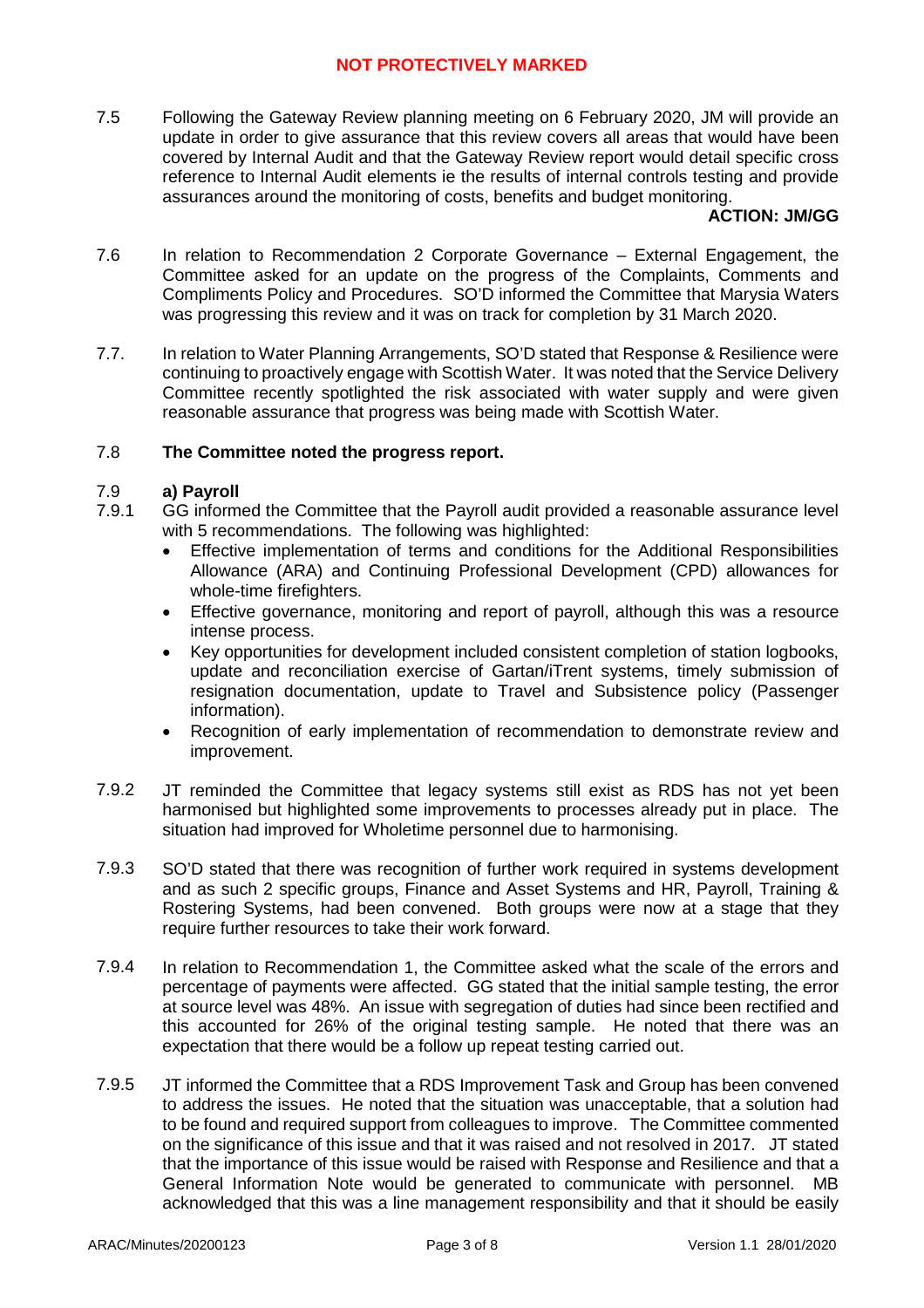addressed. He stated that he would be content for an independent audit to be undertaken at an appropriate time.

7.9.6 The Committee requested clarity on the timescale and update regarding the Payroll Internal Audit at the next Committee meeting and when most appropriate to do a follow-up audit.

### **ACTION: JT**

7.9.7 In relation to Recommendation 5, JT confirmed that the self-service expenses system does have the requirement to record passenger details.

### **The Committee noted the report.**

7.10

## **b) Performance Management Arrangements**

- 7.11 JM informed the Committee that the Performance Management Arrangements audit
- 7.11.1 provided a reasonable assurance level with 2 recommendations. The following was highlighted:
	- Clearly defined and effective business planning process which are aligned with the National Performance Framework.
	- Performance Management Framework is a well-designed, clear and comprehensive document.
	- Well developed but resource-intensive performance reporting arrangements.
	- Clearly defined governance processes to review the Performance Management Framework.
	- Implementation of InPhase systems which would allow senior leadership and the Board ample scope to challenge these processes.
	- Effective and robust procedures for stakeholder engagement.
	- Acknowledged the pace of change required to achieve the 1 April 2020 timescale.
	- Local performance reporting was still under development.
	- No sense of staff buy-in to the InPhase system (Rec 3)
	- Effectively ensure sustainability into processes iei.e. long-term resourcing, learning and development plans to ensure sustainability and continuous improvement of InPhase.
	- Conduct post implementation of InPhase after one year.
- 7.11.2 MB stated that plans had been put in place to address long term sustainability and acknowledged the need to resource appropriately. In relation to customer engagement, it was noted that this had only be partially undertaken (to Commander level). SS stated that the work undertaken since this audit has increased in pace and it was now ahead of schedule, therefore, the 1 April implementation date was achievable. He stated that a longterm resourcing plan was now in place, training plans were being developed and Corporate Comms were preparing a Comms strategy.
- 7.11.3 In relation to Recommendation 2 (risk of expertise in single source), SS indicated that 4 members have been upskilled to provide resilience and the team were fully scripting all work carried out to date to ensure accurate records.

## **The Committee noted the report.**

7.11.4

*(MB left the meeting at 1410 hrs)*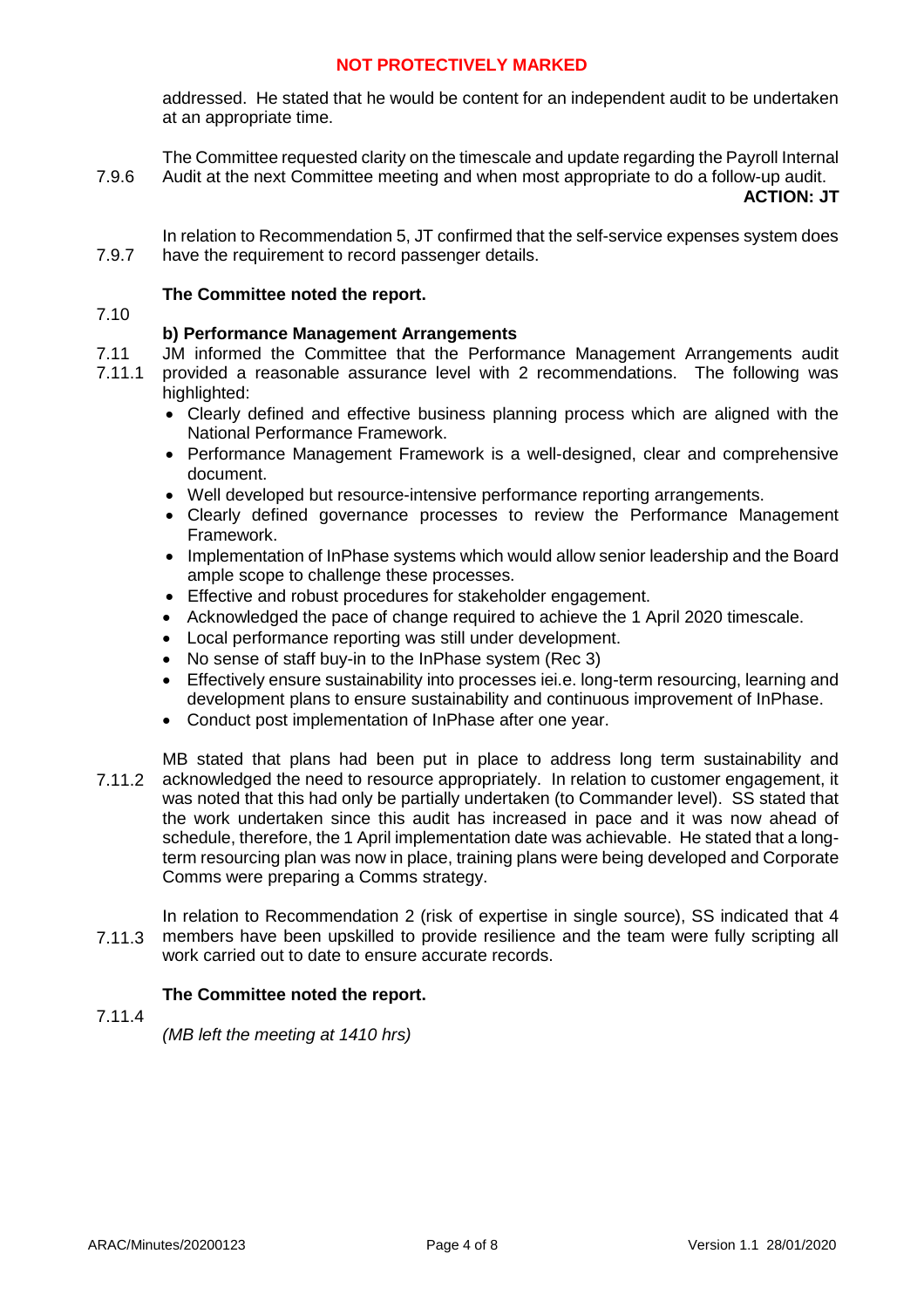#### **8** 8.1 **EXTERNAL AUDIT – ANNUAL REPORT TO MEMBERS AND AUDITOR GENERAL FOR SCOTLAND**

CJ represented the Committee with the report and clarified the amendments made following the previous meeting. The Committee were referred to the Financial Sustainability section which stated that this would remain under review given the recent pay award discussed in October 2019 and it was important that the Board develops plans to address the financial implications.

- 8.2 The Committee asked for assurance of whether there was sufficient systems and procedures in place given there is an inherent fraud risk irrespective of participating in National Fraud Initiative.
- 8.3 In her professional judgement, SO'D stated that the Service has put in place the most appropriate arrangements which are audited, tested and, if necessary, improvements made. Through the collection of policies, procedures, arrangements, checks, internal and external audits, scrutiny and the existence of this Committee layered together, this was an appropriate system of governance to ensure that the Service is protected. The Committee were also reminded of the Fraud Risk Arrangement due to be undertaken and completed by 31 March 2020.
- 8.4 The Committee requested that the scope of the upcoming Fraud Risk Arrangement take consideration of previous audits and recommendations.

**ACTION: SO'D**

#### 8.5 **The Committee noted the report.**

#### **9 GIFTS, HOSPITALITY AND INTERESTS REGISTER – QUARTERLY UPDATE**

- 9.1 SO'D presented the Committee with the 2019/20 Quarter 3 update on the Gifts, Hospitality and Interest Register. The following key points were highlighted:
	- Seven potential matches were currently being investigated where employees may also have an interest in a goods/services supplier to the Service.
	- Need to maintain employee awareness of potential conflict of interest. Targeted communications to be issued.

**ACTION: SO'D**

#### 9.2 **The Committee noted the report.**

*(The meeting broke at 1420 hrs and reconvened at 1430 hrs) (GD joined the meeting at 1430 hrs)*

#### **10 INTERNAL CONTROLS UPDATE**

#### 10.1 **a) Strategic Risk Register**

- 10.1.1 SO'D presented the report on the Strategic Risk Register, as at January 2020 and highlighted:
	- Specific changes to risk CR4.4 (SR4.13): Available expenditure to match funding (risk rating increased), CR1.4 (SR1.5): Effectiveness of partnership engagement in relation to community safety and resilience (lower risk rating) and new risk (SR1.2): Relationships with SFRS affiliated organisations and charity partners.
	- Ongoing audit by Scottish Government on Strategic Risk Register.
	- Risk register will be a key tool for the new Internal Auditors (Scott-Moncrieff).
	- Recognition of the high number of strategic risks and work started to rationalise and align with Strategic Plan. Strategic Leadership Team continuing to review strategic risks.
	- Work ongoing to develop a risk module within InPhase.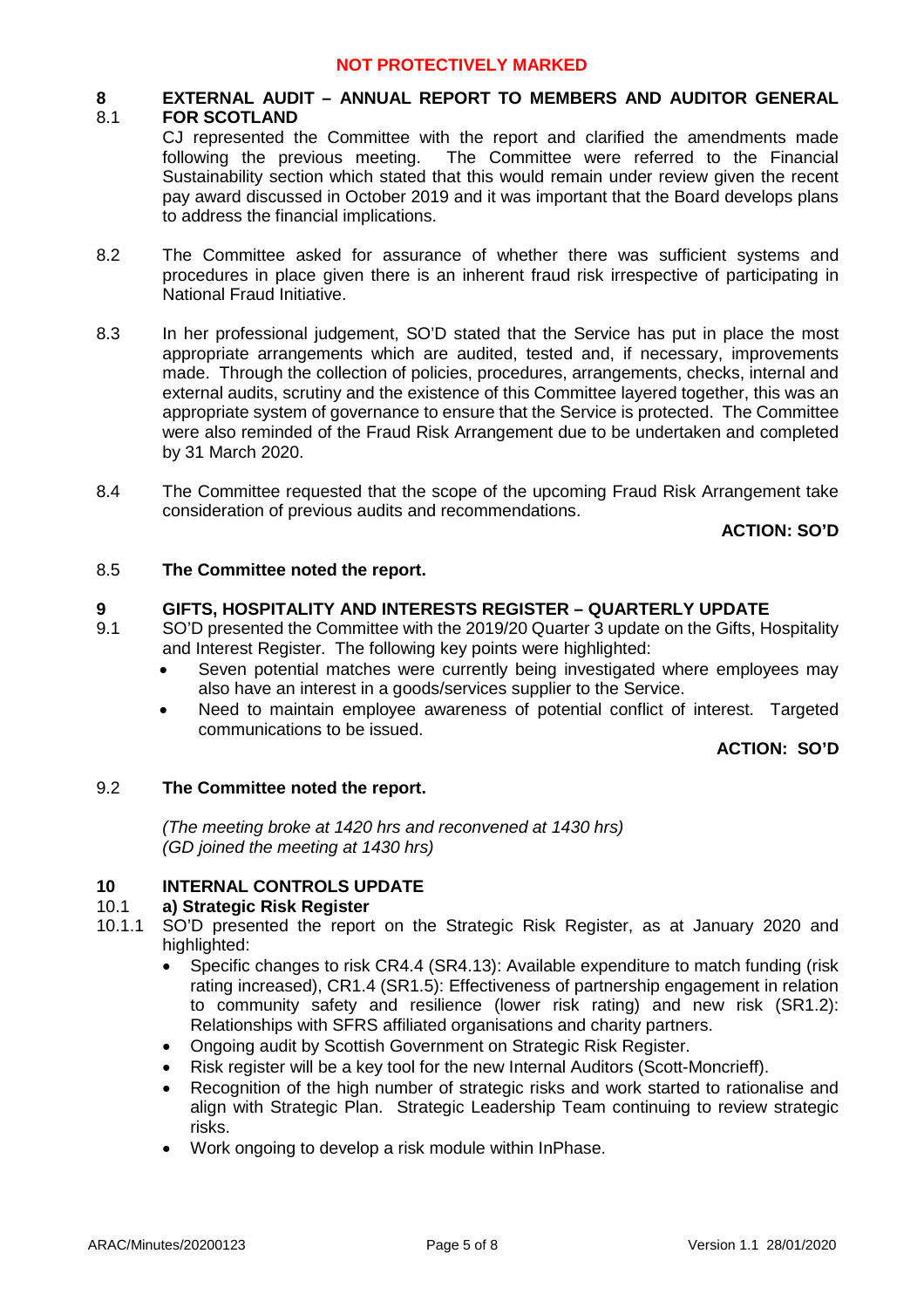- 10.1.2 The Committee welcomed the addition of new risk SR1.2 (Relationships with SFRS affiliated organisations and charity partners). SO'D informed the Committee that ACO Haggart was responsible for this area, had established the Affiliated Organisations Board, to identify risk associated with these organisations and is making positive steps forward.
- 10.1.3 In relation to Risk CR4.4 (SR4.13): Available expenditure to match funding (risk rating increased), SO'D informed the Committee that the increase was to recognise the awareness of the challenges which will be worked through the normal budget setting process. She confirmed that controls were in place, there was potential for further mitigation actions to be evolved, however, there was no need to make any specific changes at this time.
- 10.1.4 SO'D noted that the Strategic Leadership Team were focused on the review of the Risk Register, Scottish Government would be completed within the next month and thereafter it would be brought forward to the Board. There was the potential for Scott-Moncrieff to carry out a further review which would provide them with a good overview and understanding of the Service.
- 10.1.5 The Committee noted the review and development of the Strategic Risk Register.

## 10.1.6 **The Committee noted the report.**

- 10.2 10.2.1 *Spotlight Risk Report – CR7.8 Suitability of systems to record, store and manage SFRS incident data*
	- SS gave an overview of the risk highlighting the following key areas:
		- Home Office's Incident Recording System (IRS) used to record all current incident statistics.
		- Antiquated system with known storage issues but Home Office have no resources to address.
		- Development of inhouse systems has been considered and highlighted issues with accessing previous data.
		- IRS is linked to other internal system ie RDS payroll, prevention and protection activities, fire investigation reports, health and safety reporting and operational intelligence reporting.
		- Following awareness of potential significant issues, the Digital Steering Group tasked a high level project team to implement contingency arrangements to mitigate and isolate the Service from the Home Office. Phase 1 (upgrade of ICT/Security protocols) has been completed and Phase 2 (scope of replacement system) was underway. Discussions were ongoing with the Sponsorship Unit to secure funding should the Service withdraw from IRS.
		- The ability to benchmark against English and Welsh services would still be achievable should the Service withdraw from IRS.
		- There was a module within the new Command and Control System, however, it was not available at this stage to implement.
		- The potential reputational risk due to being unable to scrutinise incident data as well as the risk of losing of RDS payroll data, etc.
		- Recent work carried out by the Home Office has stabilised the system, however the Service is still considering the development of a bespoke system to better meet their needs.
- 102.2 SS assured the Committee that the Service were still able to fully scrutinise IRS and there was no loss of functionality.
- 10.2.3 Discussions took place on the benefits of raising the awareness of InPhase, range of business intelligence products available, the Data and Performance Team's services/products and future ambitions.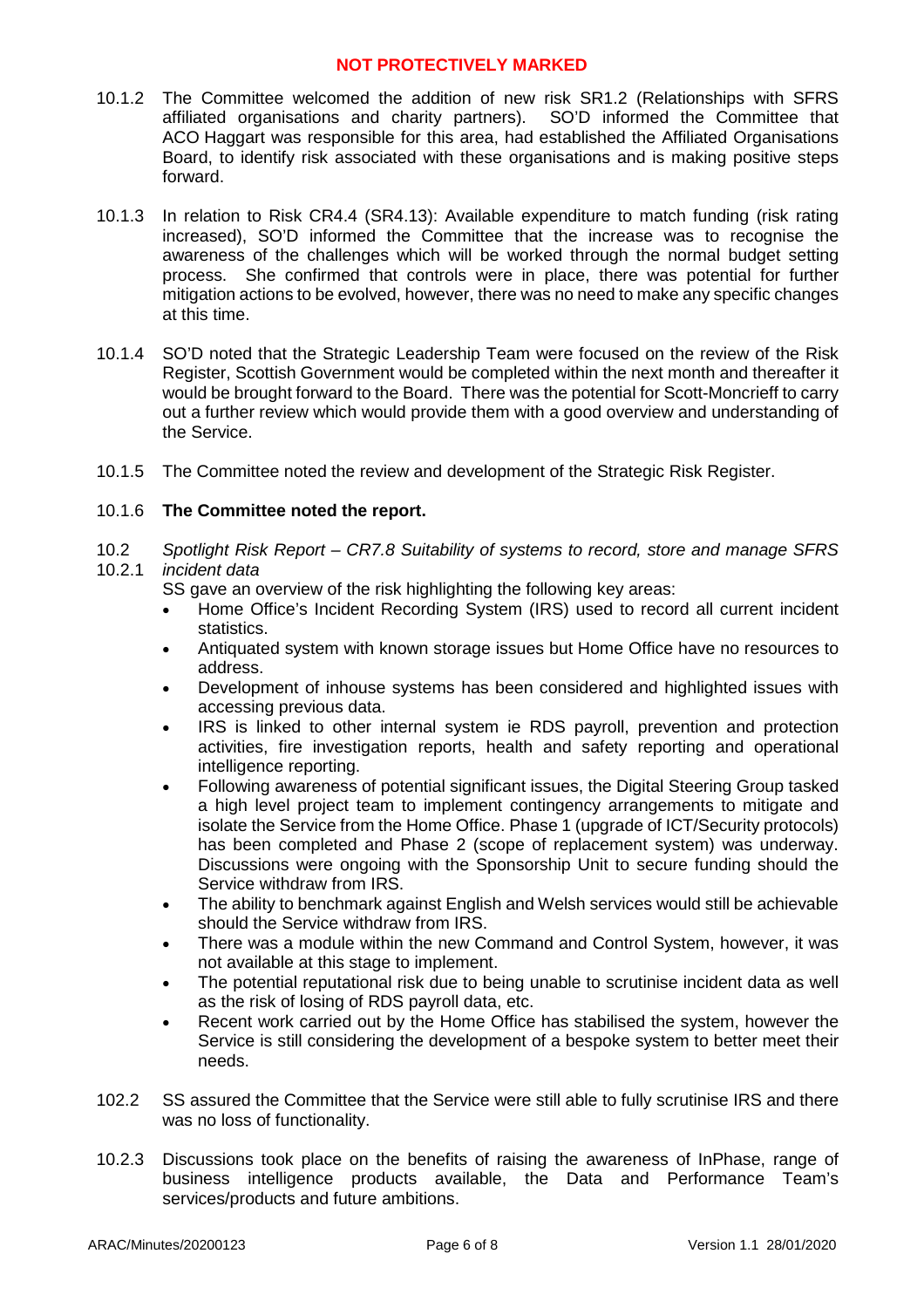- 10.2.4 The Committee commented on the frustration and wasted resources caused by double entry of data across systems. SO'D agreed that this needs to be reduced and therefore, the Services needs to be funded and resourced appropriately to address this area.
- 10.2.5 The Committee requested that a brief written summary detailing how the risk has developed, along with any mitigating actions taken, be prepared for all future spotlighted risks.

## **ACTION: BST**

#### 10.3 **b) Anti-fraud**

10.3.1 SO'D noted that there were no issues to report.

## **11 UPDATE POSITION OF AREAS OF NON CONTRACT SPEND**

- 11.1 SO'D presented the Committee with an update on the non-contract spend position as reported in the Annual Procurement Report for Financial Year 2018-19 in August 2019. The report outlines the development process of the procurement work programme, the aspiration to reduce non-contract spend and the resourcing/capacity challenges therein, priorities of the capital programme including future major resource intense contract renewals. The appendices detail the summary position for 2018/19, the current position as of January 2020 and the main areas recommended for prioritisation in 2020/21. The Service has the potential to use and participate in National Fire Chiefs' Council procurement exercises and frameworks.
- 11.2 SO'D assured the Committee that the position and risk associated with non-contract spend was recognised. Non-contract spend is regularly monitored and reported through our KPI and Annual Procurement Report.
- 11.3 The potential implications arising from the  $26<sup>th</sup>$  Conference of the Parties (COP 26) was highlighted.
- 11.4 The Committee asked whether there were occasions when items were being purchased outwith existing contracts and were informed that this does not happen. SO'D noted that legacy arrangements were still in place due to resources/capacity. JT informed the Committee that the resources/capacity was not purely a procurement issues but a wider organisational demand.
- 11.5 SO'D reminded the Committee that this was a high priority, however, it is taken in conjunction with other higher priorities for the organisation.
- 11.6 It was noted that all non-contract spend, albeit through legacy arrangements, was centralised and controlled.

#### 11.7 **The Committed noted the report.**

### **12 INTRODUCTION TO SCOTT-MONCRIEFF**

- 12.1 SO'D reminded the Committee of the procurement exercise which resulted in the appointment of Scott-Moncrieff as Internal Auditor partners for the next 4 years and introduced Gary Devlin, Head of Public Sector.
- 12.2 GD noted his delight to be appointed and gave a brief background to the company. He commented on his early thoughts on the Internal Audit Plan which included risk management, overview of IT, estates and new expenses system (post implementation) and thereafter the transformation programme. Other areas ongoing includes use of data analytics and implications of COP 26.